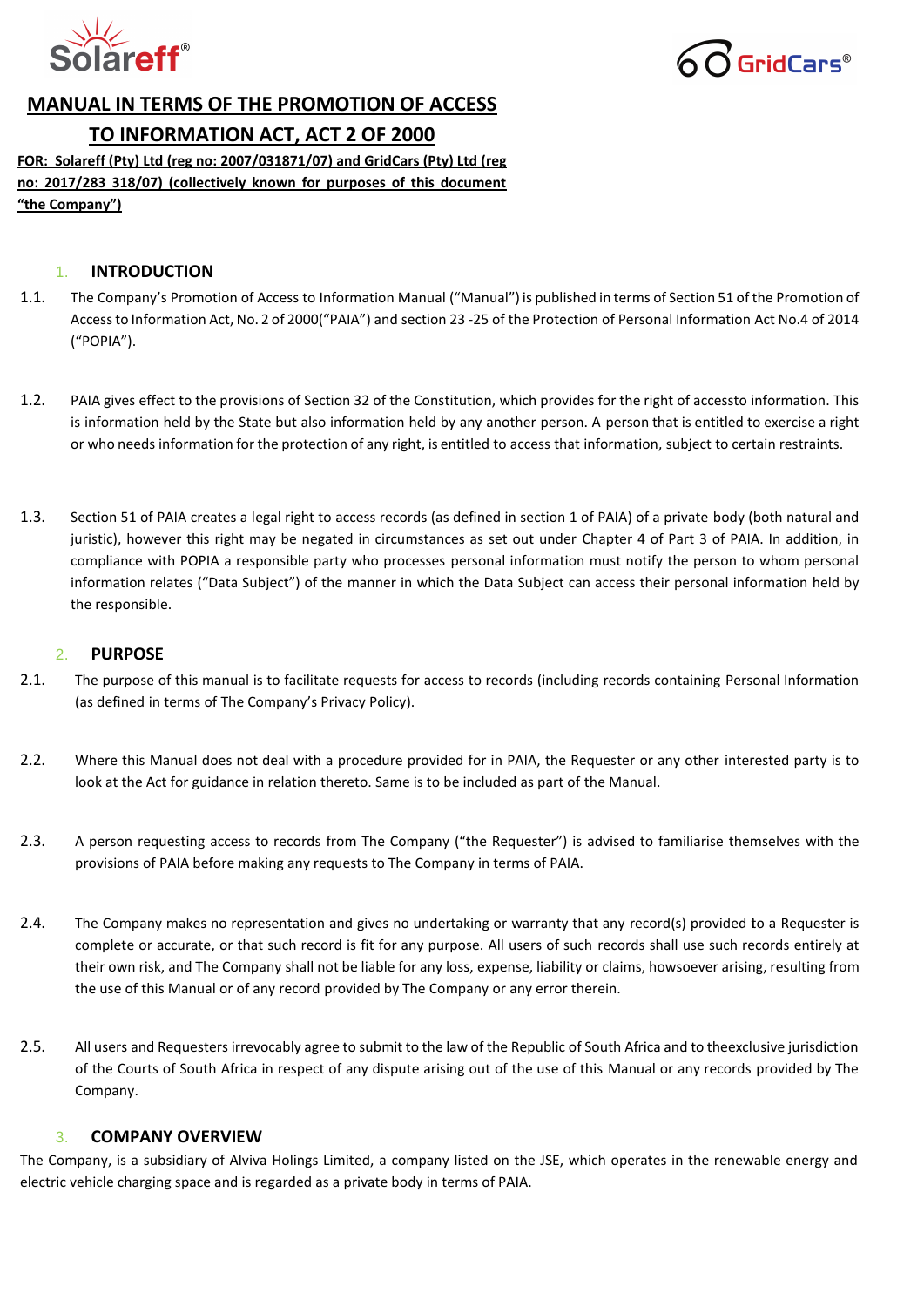



## 4. **INFORMATION REQUIRED UNDER SECTION 51(1)(A) OF PAIA**

| Head of The Company            | Jaco Botha                                   |  |
|--------------------------------|----------------------------------------------|--|
| Designated Information Officer | Robyn Sandenbergh                            |  |
| Deputy Information Officers    | N/A                                          |  |
| E-mail Address                 | info@solareff.co.za; info@gridcars.co.za     |  |
| <b>Postal Address</b>          | N/A                                          |  |
|                                | Clearwater Crossing, cnr Hendrik Potgieter & |  |
| <b>Street Address</b>          | Christiaan de Wet Roads, Strubens Valley,    |  |
|                                | Roodepoort, 1724                             |  |
| <b>Phone Number</b>            | 011 675 1114                                 |  |
| Website                        | www.solareff.co.za; www.gridcars.co.za       |  |

## 5. **REQUIREMENTS IN TERMS OF PAIA**

#### 5.1. **Description of guide referred to in section 10: section 51(1)(b)**

The South African Human Rights Commission (as provided for in section 10 of PAIA) has compiled and published by a "Guide on How to Use the Promotion of Access to Information Act 2 of 200". This Guide will assist persons in using and understanding PAIA. The Guide can be accessed via the South African Human Rights website [\(www.sahrc.orga.za\)](http://www.sahrc.orga.za/).

## 5.2. **Notice in terms of section 52(2) of the PAIA:**

The following records are automatically available to any person requesting this information and it is therefore not necessary to apply for access thereto in terms of the Act:

- The Company Annual Financial Statements.
- All other information freely available on The Company's website.

Requests for the above-mentioned records may be sent to any of the addresses provided under Contact Details above and copies are available for a fee as prescribed.

At this stage The Company does not have any other categories of records which are automatically available without hargto request access in terms of PAIA, and as such no notice has been published. All these categories of records of The Company require a formal request to access such records.

## 5.3. **Records available in terms of other legislation: section 51(1)(d)**

The following legislation creates the obligation to keep certain records:

- Basic conditions of Employment No. 75 of 1997
- Broad Based Black Economic Empowerment Act No. 53 of 2003
- Companies Act No. 71 of 2008
- Compensation for Occupational Injuries and Disease Act
- Consumer Protection Act No. 68 of 2008
- Customs and Excise Act No 91 of 1964
- Electronic Communication and Transaction Act No. 25 of 2002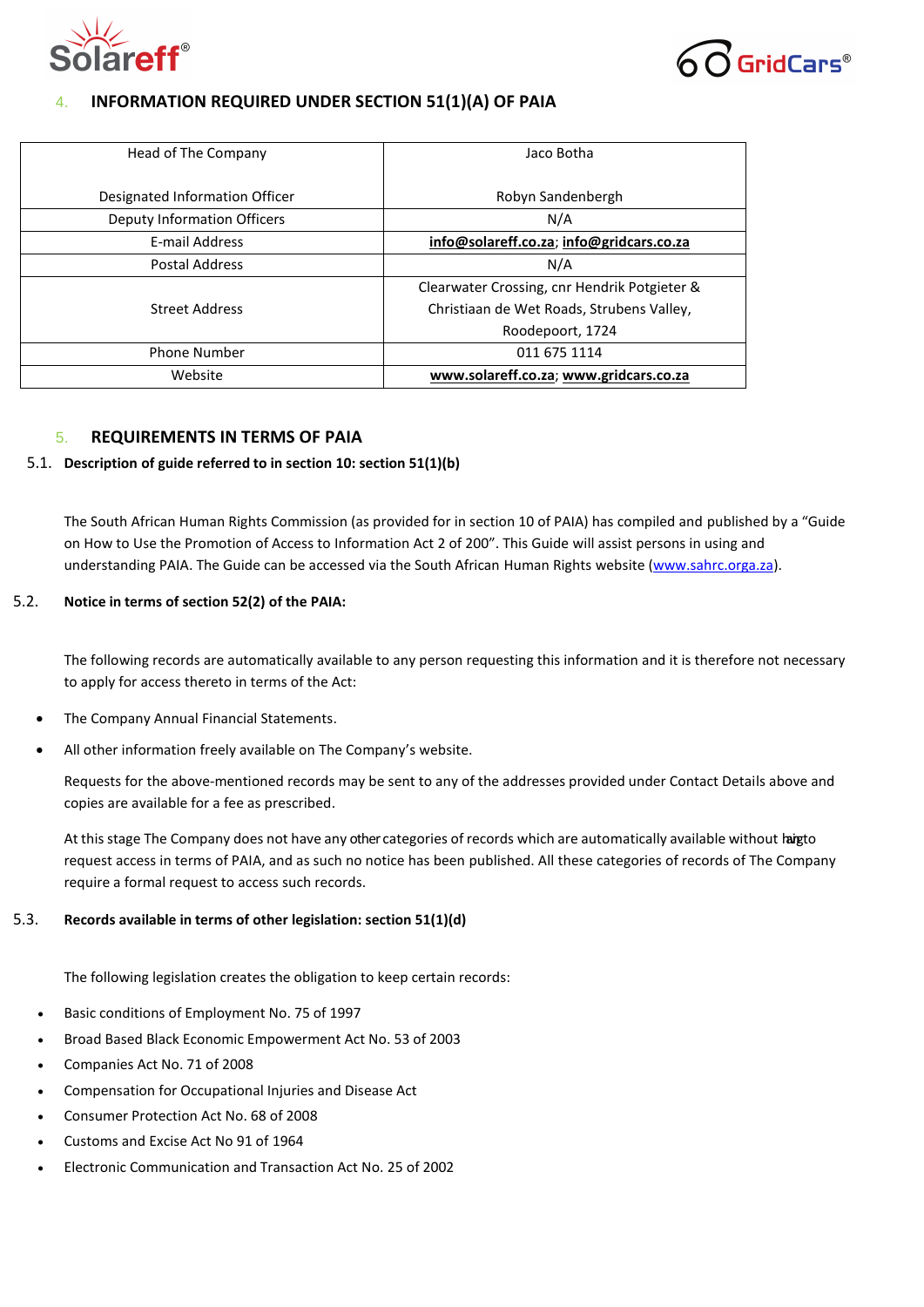

GridCars®

- Employment Equity Act No. 55 of 1998
- Income Tax Act No. 95 of 1967
- Insolvency Act No. 24 of 1936
- Labour Relations Act No. 66 of 1955
- National Credit Act No. 34 of 2005
- Occupational Health and Safety Act No. 85 of 1993
- Skills Development Act No. 97 of 1998
- Trademarks Act No.194 of 1993
- Unemployment Insurance Act No. 63 of 2001
- Value Added Tax Act No. 89 of 1991

Such records will be made available to only those individuals/entities authorised to request accessto such records in terms of the particular legislation. Any other persons must follow the request for access of records procedure as outlined in this Manual.

## 5.4. **Subjects and categories of records held by The Company: section 51(1)(e)**

PAIA requires that sufficient detail be provided to facilitate a request for access to a record of The Company.A description of the subjects on which The Company holds records and the categories of the records held byeach subject can be found in **Annexure "A"** of this Manual, which forms an integral part of this Manual.

## 6. **THE PROCESS**

### **Introduction**

- 6.1 Access to records held by The Company is not automatic and can be refused by The Company on any of the grounds for refusal contemplated in Chapter 4 of Part 3 of PAIA.
- 6.2 In order to request access to records held by The Company, the Requester must not only identify the right it is seeking to exercise or protect and explain why the record requested is required for the exercise or protection of that right but must also comply with all the procedural requirements set out in PAIA.
- 6.3 If the Requester requests information on behalf of a public body (i.e. state), the Requester must identify that the request for information is in the public's interest by stipulating adequate reasons.
- 6.4 If the Requestor is making a request on behalf of another person, sufficient proof (to the satisfaction of The Company) of the capacity in which the Requestor is making the request/acting must be submitted. The type of proof required will be advised by THE COMPANY upon receipt of request.

#### **Procedural Requirements**

6.5 In order to facilitate such a request for access to records, the Requester needs to complete the prescribed access form attached hereto as Annexure "B". Please note that the prescribed access form must be completed in full. If not, the process may be delayed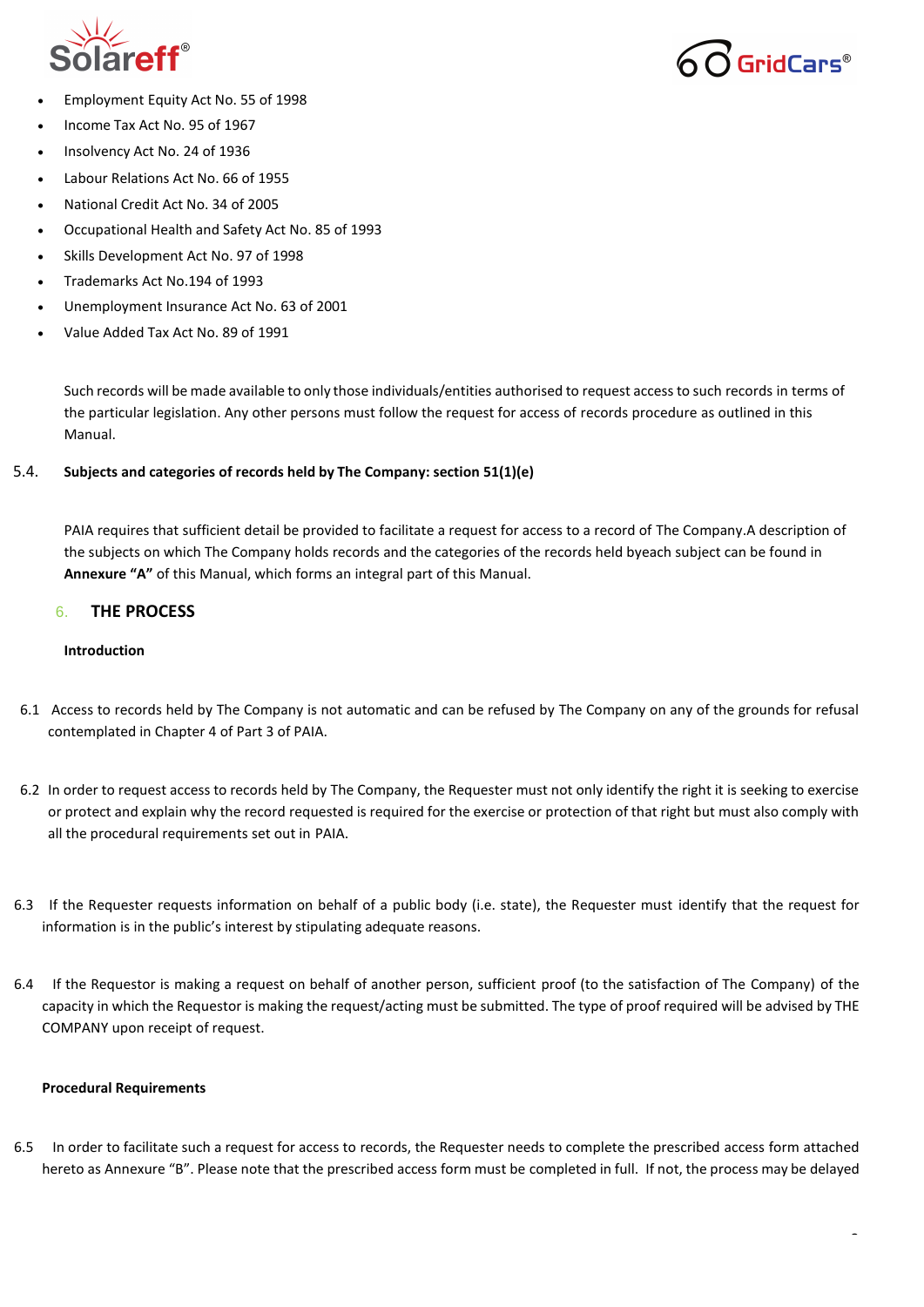



until such additional information has been provided.

- 6.6 In terms of section 23(1) of POPIA, adequate proof of identity is required from the Requestor/Data Subject.Therefore, in addition to the prescribed access form, the Requestor will be required to supply a certified copy of their identification document or any other legally acceptable form of identification.
- 6.7 The request form and proof of identity must be provided to the Information Officer of The Company at the physical address or email set out above. The Company may, in its sole discretion request that original certified copies be provided in certain circumstances such as if the electronic copies provided are not clearor are questionable.
- 6.8 The Requester must provide sufficient detail on the prescribed access form to enable the Information Officer to identify the record requested. When completing the prescribed access form, the Requester should also indicate:
- which form of access is required;
- the right the Requester is seeking to exercise or protect and explain why the requested record is required for the exercise or protection of that right;
- whether the Requester wishes to be informed of the decision in any other manner, in addition to a written reply, to state the manner and necessary particulars to be so informed; and
- an email address, telephonic contact numbers and postal address in the Republic of South Africa.
- 6.9 If a request is made on behalf of another person, the Requester must show, to the reasonable satisfaction of the CEO or the Information Officer, that he or she is duly authorised to make such request.
- 6.10 If an individual is unable to complete the prescribed accessform because of illiteracy or disability, such anindividual may make the request verbally.
- 6.11 The prescribed access form must be adequately completed, with sufficient information particularly so thatthe Information Officer of THE COMPANY can identify and determine what the access fee will be, should access be granted.
- 6.12 A request will not be processed until the request fee has been paid.

## **Refusal in terms of PAIA**

- 6.13 The Company may refuse access to the requested record of parts thereof as allowed in terms of Chapter 4, namely section 62 till 70 (inclusive) of PAIA.
- 6.14 In instances whereby a third party needs to be notified of request in order to authorise or decline access The Company CEO undertakes to request same from the third party within 21 (twenty-one) days of receiptof the request and to include the required information provided for in terms of section 71(3) of PAIA.
	- 6.15 In the event that the request is declined by the third party The Company cannot be held responsible for same.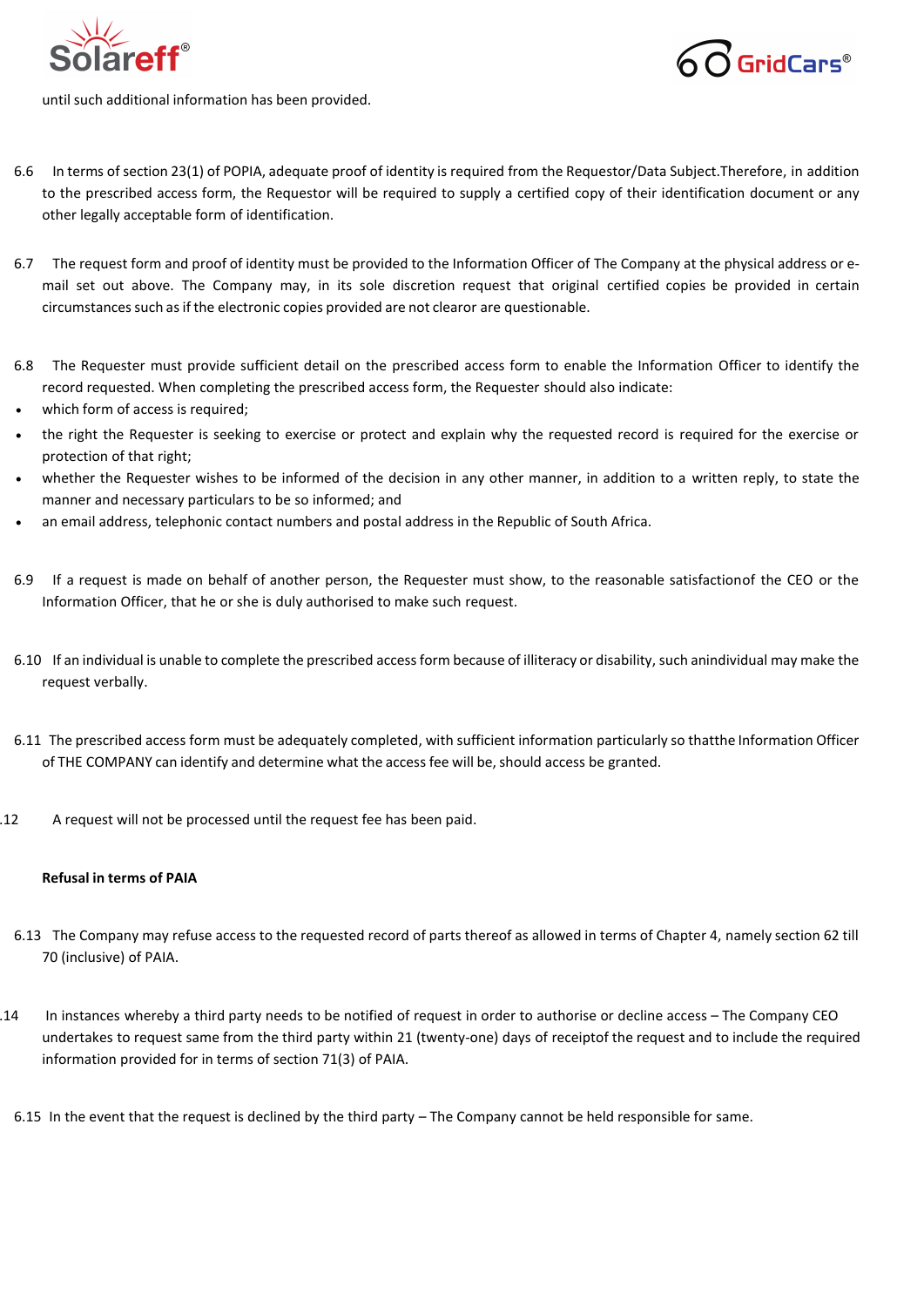



## **Notification of refusal or granting of access to information**

- 6.16 Requestors will be informed within 30 (thirty) days of receipt of the prescribed access form if The Company'sdecision is to refuse access to the information requested based on any of the grounds for refusal as contemplated in Chapter 4 of Part 3 of the PAIA. Take note that the 30 (thirty) day period may be extended for a further 30 (thirty) day period should more time be required to gather the requested information. The Requester will, however, be notified if the initial 30 (thirty) day notice period is to be extended for a further30 (thirty) days.
- 6.17If all reasonable steps have been taken by The Company to find the record requested by the Requester and same cannot be found for reasons justifiable as per section 55 of PAIA, the Information Officer shall provide an affidavit or affirmation to the Requester advising that it is not possible to give access to the record requested.
- 6.18 The affidavit or affirmation will comply with all the requirements provided for in terms of section 55(2) of the Act.
- 6.19 In the event the record is found subsequently, The Company undertakes to contact the Requester in order to gain access to same, subsequent to the payment of the applicable access fee.

## **7 THE PROCESS**

7.1 There are two basic types of fees applicable in terms of PAIA – "request" and "access" fees.

## **Request Fee**

- 7.2 The request fee is an administration fee that is payable on submission of the request for access to a recordand must be paid before the request is considered (unlessthe request isto accessthe requestor's personal information in which event there is no applicable fee). The request fee is not refundable if the request for access has been granted however it is refundable if the request for access has been denied by The Company.
- 7.3 The request fee is currently statutorily set at R50-00 (fifty rand) for a private body and is subject to change as announced in terms of PAIA.
	- 7.4 In line with section 23(1)(a) of POPIA, a Data Subject (i.e. personal requestor) has a right to request The Company to confirm, free of charge, whether or not The Company holds personal information about the Data Subject.

#### **Access Fee**

- 7.5 The access fee is payable prior to the Requester actually gaining of access to the records in the requiredform.
- 7.6 The access fee is intended to reimburse The Company for the costs involved in reproduction of documents, searching and preparing the record requested and for any time reasonable required (in excess of the prescribed hours) to search and prepare the record.
- 7.7 Should the preparation of the required record take more than 6 (six) hours, a deposit (which is 1/3 (one third)) of the access fee is payable before the request will be processed by The Company as a deposit.
- 7.8 The Company may withhold a record until the Requester has paid the applicable fees (if any).
- 7.9 In accordance with Section 23(3) of the POPIA, The Company may charge an access fee to the Data Subject to enable The Company to respond to the request. In such instances The Company must provide the Data Subject with a written estimate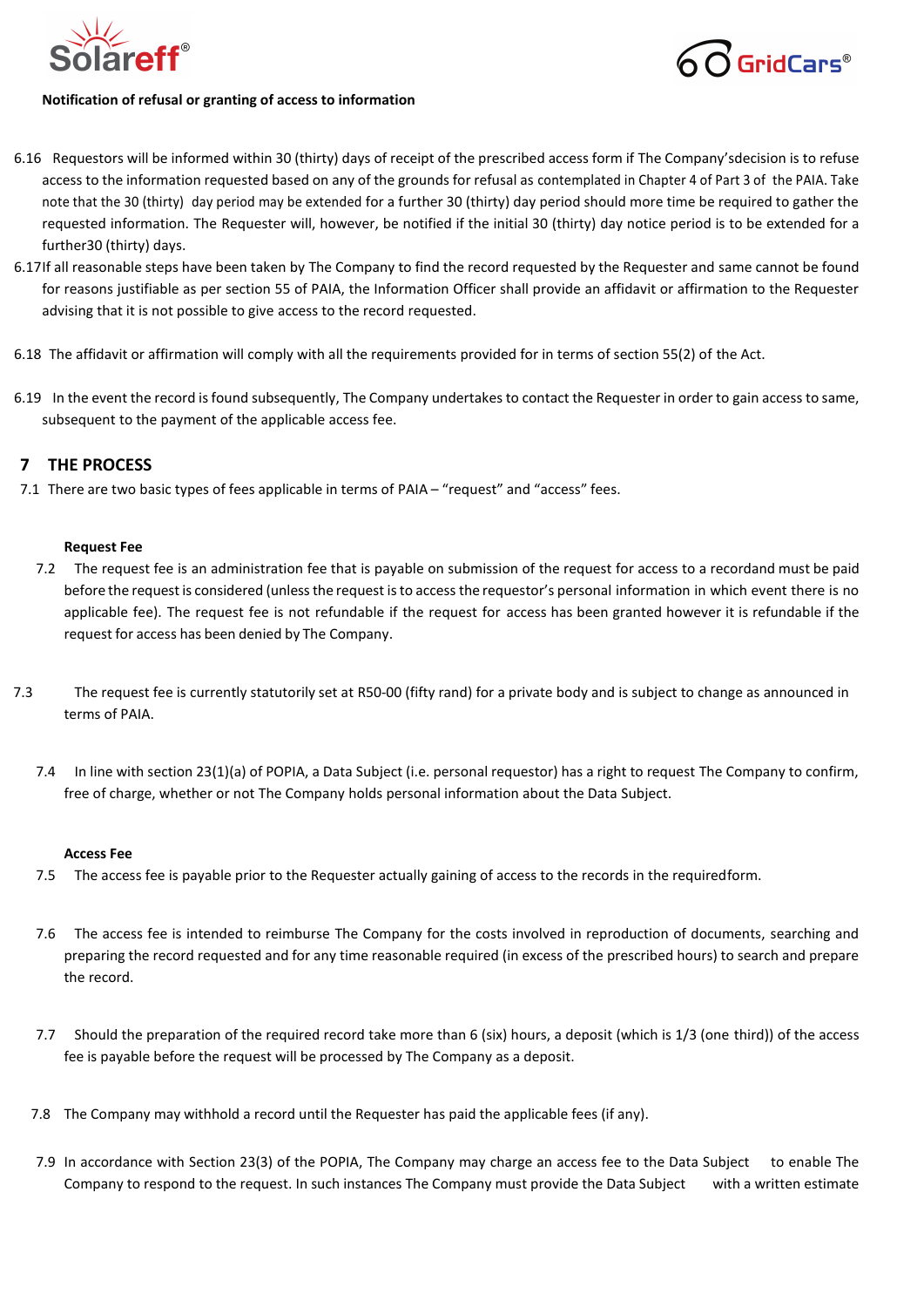



of the fee before providing the services.

- 7.10The CEO or the Information Officer shall prvice the Requestor with a Notice in terms of section 54(3) of PAIA on initial receipt and consideration of the request for access. This notice is at Annexure C.
- 7.11One the request fee has been paid in full, the CEO or the Information Officer will consider the request for access and will provide the Requestor with its decision to the request. This notice is at Annexure D.

## **8 AVAILABILITY OF THE MANUAL**

The Manual is available for inspection, free of charge on the Company's website as stated above.

## **ANNEXURE "A"**

#### **Subjects and categories of records held by the Company: section 51(1)(e)**

## **1. Companies Act Records**

- Codes of Conduct
- Documents of Incorporation
- Legal Compliance Records
- Licenses of Copyrights
- Memorandum of Incorporation
- Minutes of Board of Directors Meetings
- Minutes of Shareholders Meetings
- Policies
- Records relating to the appointment of directors/ auditors/ secretary/ public office and other officers
- Share Register and other statutory registers and/or records and/or documents

#### **2. Financial Records**

- Accounting Records
- Annual Financial Statements
- Asset Register
- Auditors' Report
- Bank Payments and Transfers
- Bank Statements
- Banking Records
- Detail of Auditors
- Electronic Banking Records
- **Invoices**
- Rental Agreements
- Tax Returns

#### **3. Income Tax Records**

- Documents issued to employees for income tax purposes
- PAYE Records
- Records of payments made to SARS on behalf of employees
- Value Added Tax Clearance Certificate
- All other statutory compliances: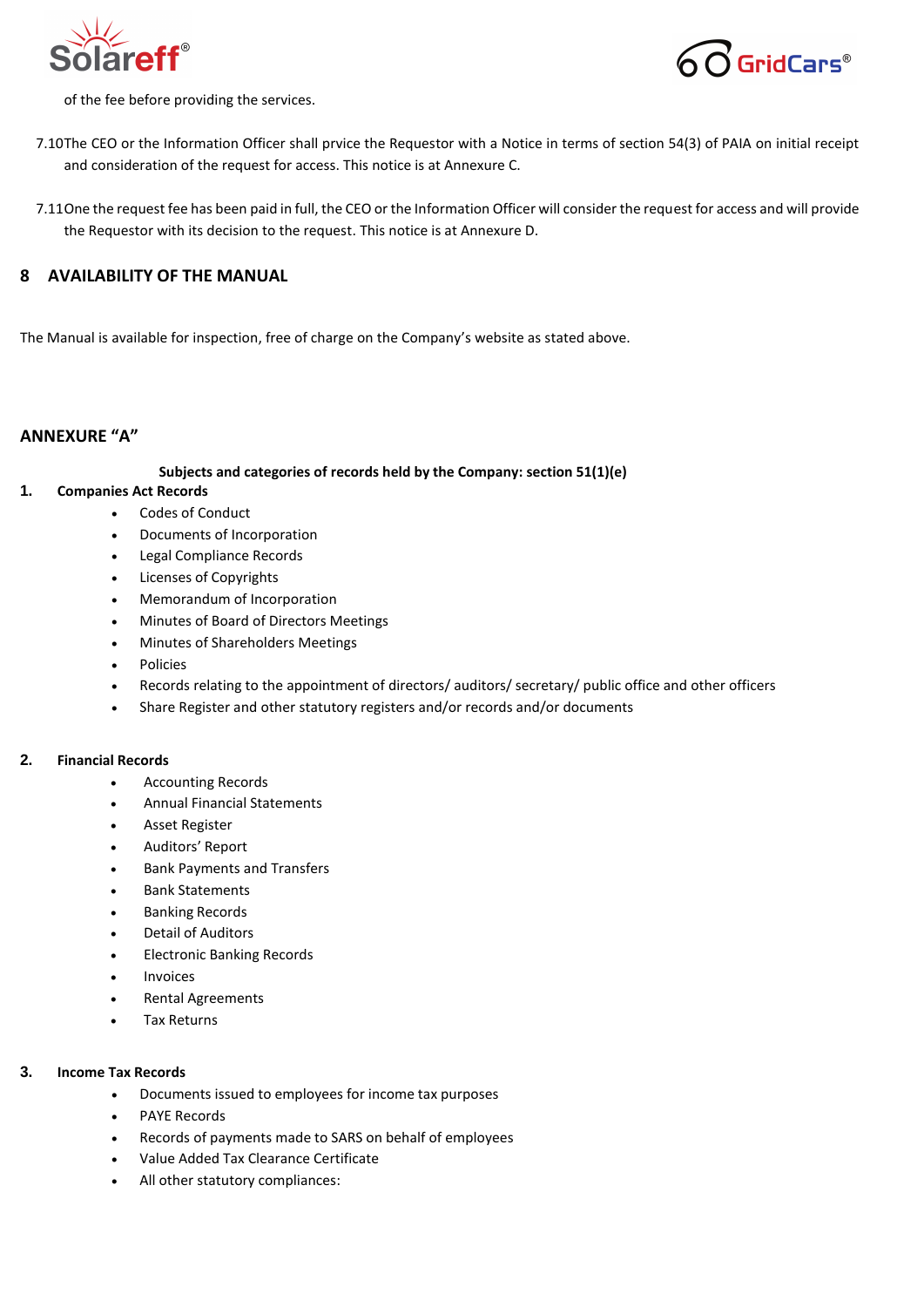



- Value Added Tax
- Skills Development Levies
- Unemployment Insurance Fund
- Workman's Compensation
- Customs and excise

## **4. Personnel Documents And Records**

- Attendance Registers
- Benefits Records Medical Aid, Retirement and Group Life
- Contacts Telephone and Cell Numbers and Addresses
- Disciplinary Code
- Disciplinary Records
- Employment Contracts
- Employment Equity Plan
- Leave Records
- Records containing all employees' names and occupation
- Salary Records
- Sector Education and Training Authority Records
- Training Manuals
- Training Records

## **5. Client Records – Payroll Processing on behalf of Group Companies**

- Correspondence
- Service Agreements
- The Company Group Employees
	- o Personal information such as name, contact details, company information, work experience, educational history, race, gender.

## **6. Supplier Records**

- The name of the supplier
- The address of the supplier
- A description of the goods
- The quantity or volume of the goods
- Proof of date of payment

## **7. Insurance Records**

- The Company Group General Insurance
- Professional Indemnity Insurance
- Projects All Contractor's Risk

## **8. Immovable and Movable Property Records**

- Agreements for the lease of movable property
- Agreements for the lease or sale of land and/or other immovable property
- Other agreements for the purchase, ordinary sale, conditional sale, or hire of assets

## **9. Miscellaneous Records**

- Agency, management and distribution agreements
- Agreements for the trading activities of The Company business
- Agreements for the acquisitions and disposals of group companies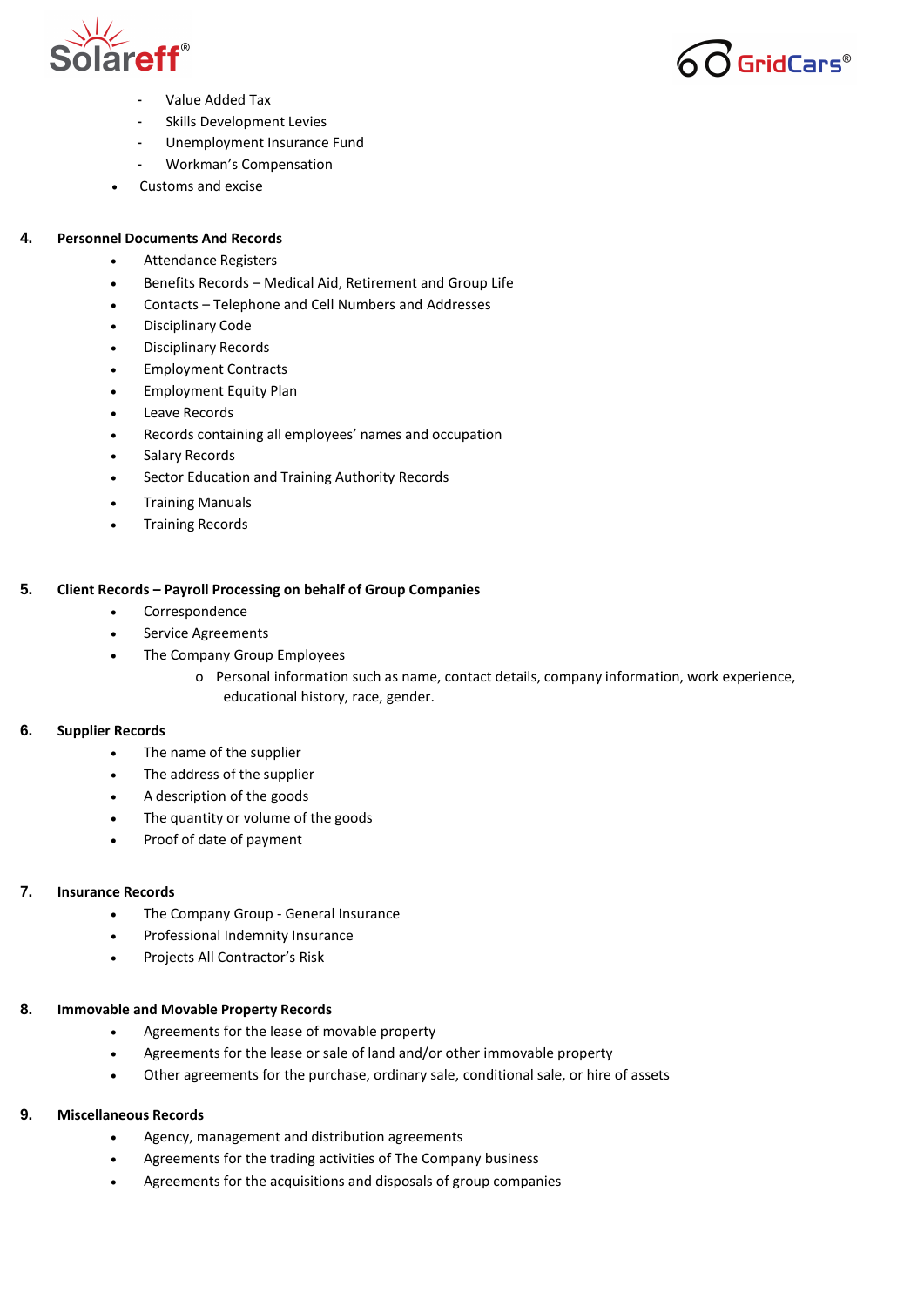



## **10. Third Party Records**

- Records held by The Company pertaining to third parties, including, but not limited to financial records, correspondence, contractual records, records provided by the other party, and records third parties have provided about any contractors and / or suppliers;
- Records held by The Company pertaining to contractors, subsidiary companies, joint venture companies, special purpose vehicle companies and service providers. [In cases where information requested by the Requester may impact on a third party, the Information Officer is obliged to comply with the requirements as set out in terms of the Act (especially Sections 71 to 73 of the Act).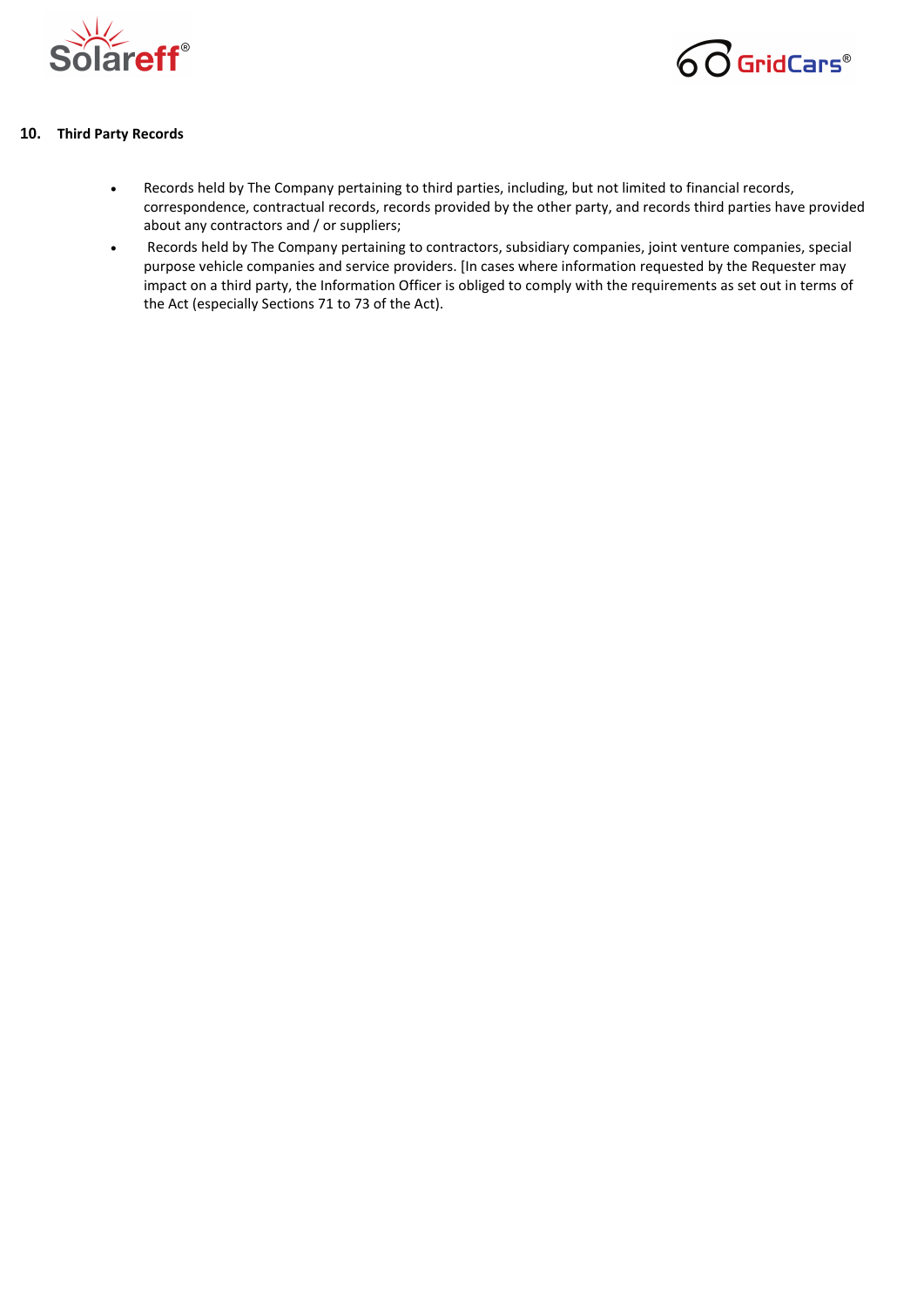



#### **1. ANNEXURE "B"**

## REQUEST FOR ACCESS TO RECORD OF PRIVATE BODY

(Section 53(1) of the Promotion of Accessto Information Act, 2000 (Act 2 of 2000))[Regulation 10]

## **a) Particulars of person requesting access to the record**

The Head:

## **b) Particulars of person requesting accessto the record**

- *a. The particulars ofthe person who requests accessto the record must be given below.*
- *b. The address and/orfax number in the Republic to which the information isto be sent must be given.*
- c. *Proof ofthe capacity in which the requestis made, if applicable, must be attached.*

Full names and surname:

Identity number:

Postal address:

Fax number:

Telephone Number:

Email address: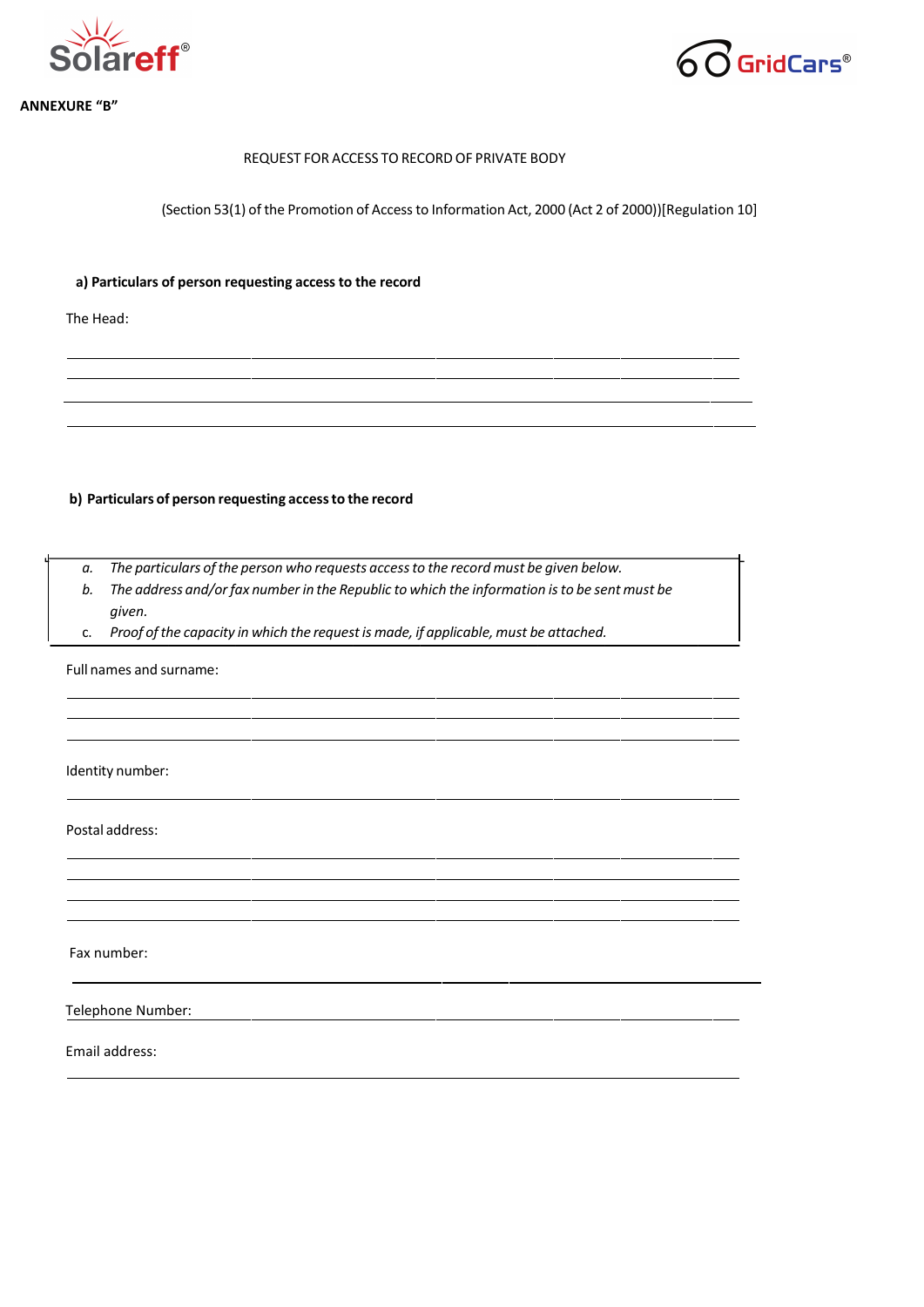



Capacity in which request is made, when made on behalf of another person:

#### **C Particulars of person on whose behalfrequest is made**

*Thissection must be completed ONLY if a requestforinformation is made on behalf of another person*.

Full names and surname:

Identity number:

### **D Particulars ofrecord**

- *a. Provide full particulars ofthe record to which accessisrequested, including the reference number ifthat is known to you, to enable the record to be located.*
- b. *Ifthe provided space isinadequate, please continue on a separate folio and attach itto thisform.*

*The requester must sign all the additional folios.* 

1 Description ofrecord or relevant part of the record:

2 Reference number, if available:

3 Any further particulars of record:

#### **E Fees**

*a. A request for accessto a record, otherthan a record containing personal information about yourself, will be processed only after a request fee has been paid. b. You will be notified ofthe amount required to be paid asthe request fee.* c. The fee payable for access to a record depends on the form in which access is required and thereasonable *time required to search for and prepare a record.* d. *If you qualify for exemption ofthe payment of any fee, please state the reason for exemption.*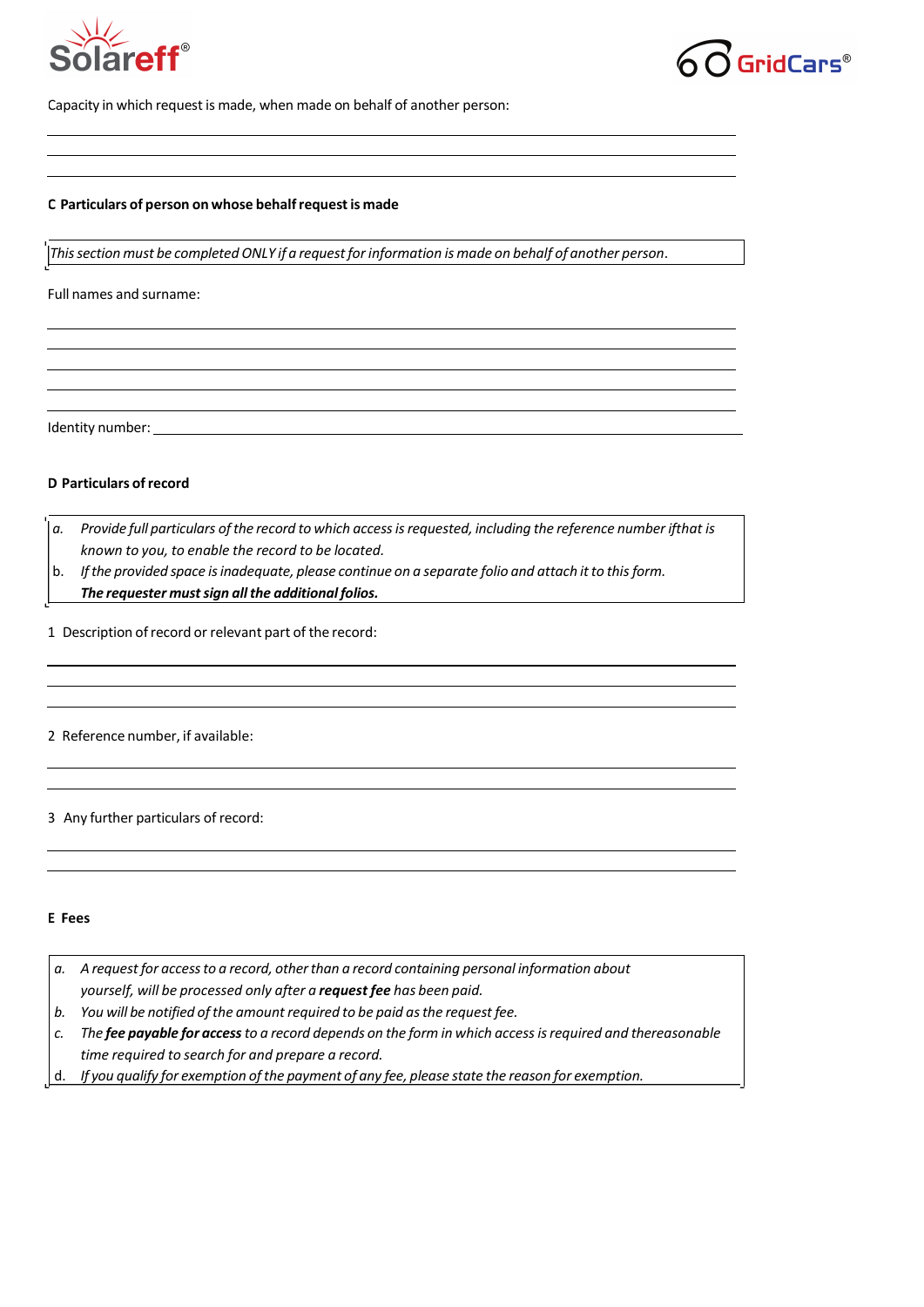



Reason for exemption from payment of fees:

#### **F Form of accessto record**

| hereunder, state your disability and indicate in which form the record is required. | If you are prevented by a disability to read, view or listen to the record in the form of access provided for in1 to 4 |
|-------------------------------------------------------------------------------------|------------------------------------------------------------------------------------------------------------------------|
| Disability:                                                                         | Form in which record is required:                                                                                      |
| Mark the appropriate box with an X.                                                 |                                                                                                                        |
| Notes:                                                                              |                                                                                                                        |
| available.                                                                          | a) Compliance with your request in the specified form may depend on the form in which the record is                    |
| access will be granted in another form.                                             | b) Access in the form requested may be refused in certain circumstances. In such a case you will beinformed if         |
| IC)                                                                                 | The fee payable for access to the record, if any, will be determined partly by the form in which access isrequested.   |

<u> 1980 - Johann Barn, mars ann an t-Amhain Aonaich an t-Aonaich an t-Aonaich ann an t-Aonaich ann an t-Aonaich</u>

<u> 1989 - Johann Stoff, deutscher Stoffen und der Stoffen und der Stoffen und der Stoffen und der Stoffen und der</u>

| copy of record*                                                                                   | inspection of record          |                              |                           |  |  |
|---------------------------------------------------------------------------------------------------|-------------------------------|------------------------------|---------------------------|--|--|
| 2. If record consists of visual images:                                                           |                               |                              |                           |  |  |
| (this includes photographs, slides, video recordings, computer-generated images, sketches, etc.): |                               |                              |                           |  |  |
| view the images                                                                                   | Copy the images*              | transcription of the images* |                           |  |  |
|                                                                                                   |                               |                              |                           |  |  |
| 3. If record consists of recorded words or information which can be reproduced in sound:          |                               |                              |                           |  |  |
| llisten to the soundtrack                                                                         |                               | transcription of soundtrack* |                           |  |  |
| (audio)                                                                                           | (written or printed document) |                              |                           |  |  |
|                                                                                                   |                               |                              |                           |  |  |
| 4. If record is held on computer or in an electronic or machine-readable form:                    |                               |                              |                           |  |  |
| printed copy of record*                                                                           | printed copy of               |                              | copy in computer readable |  |  |
|                                                                                                   |                               | form* (i.e. electronic copy) |                           |  |  |
|                                                                                                   | information derived           |                              |                           |  |  |
|                                                                                                   | lfrom the record*             |                              |                           |  |  |
| *If you requested a copy or transcription of a record (above), do youwish                         |                               | <b>YES</b>                   | NO.                       |  |  |
| the copy or transcription to be posted to you?                                                    |                               |                              |                           |  |  |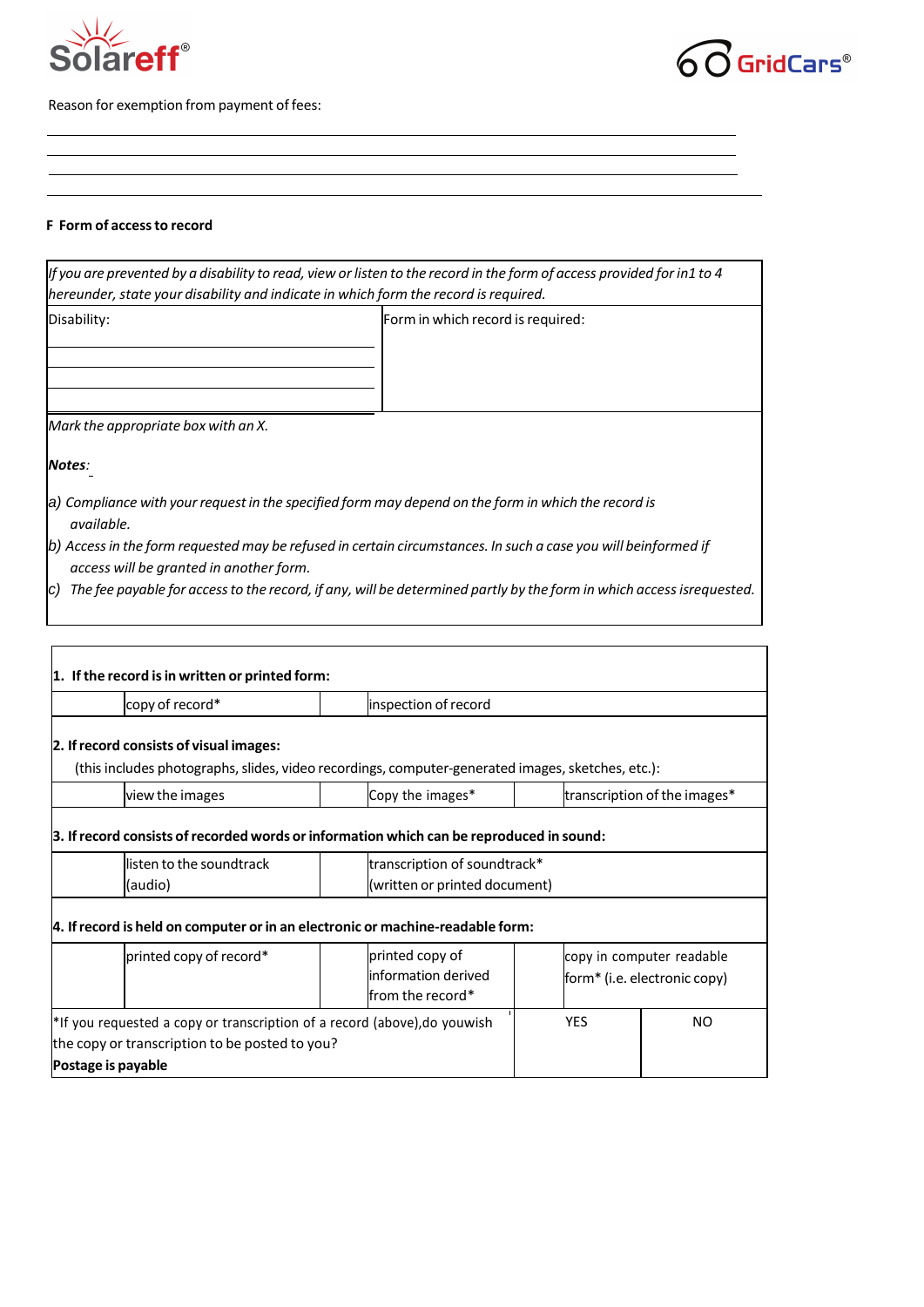



\_  $\overline{a}$ \_

\_

\_  $\overline{a}$  $\overline{a}$  $\overline{a}$ 

 $\overline{a}$ \_

\_

### **G Particulars ofrightto be exercised or protected**

*Ifthe provided space isinadequate, please continue on a separate folio and attach it to thisform. The requester mustsign allthe additional folios.*

1 Indicate which right is to be exercised or protected:

2 Explain why the record requested is required for the exercise or protection of theaforementioned right:

#### **H Notice of decision regarding request for access**

*You will be notified in writing whether yourrequest has been approved/denied. If you wish to be informed in another manner, please specify the manner and provide the necessary particularstoenable compliance with your request.*

How would you prefer to be informed of the decision regarding your request for access to therecord?

Signed at this day of 20

Signature of requester/person on whose behalf request is made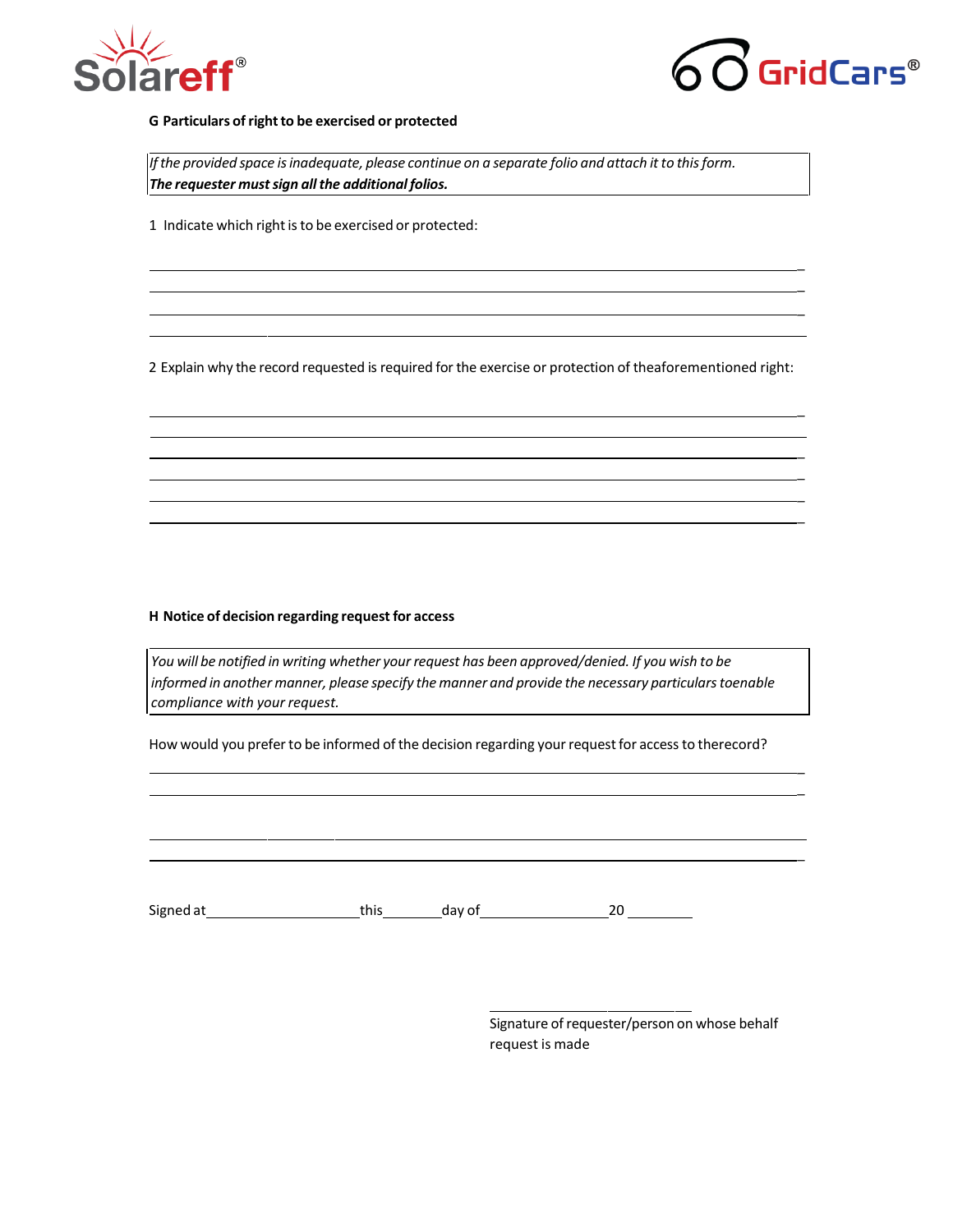



**11. ANNEXURE "C"**

#### **THE COMPANY Notice in terms of Section 54(3) of PAIA**

- 1. Please be advised the Requester is required to pay the prescribed request fee (if any), before further processing the prescribed access form is done.
- 2. Please be advised that in the event that:
	- (a) the search for the requested record for which a request for access by a Requester, has been made; and
	- (b) the preparation of the record for disclosure (including any arrangements contemplated in section 29 (2) (a) and (b) (i) and (ii) (aa)), would, in the opinion of The Company, require more than the hours prescribed,the Requester is herewith requested to pay as a deposit, one third of the access fee.
- 3. The Requester is herewith advised that the aforesaid instance is applicable and therefore a required deposit is payable. Such amounts totals\_\_\_\_\_(which is one third of the access fee, which amount is \_ .)
- 4. In the event that the Requester finds the aforesaid unacceptable, the Requester may lodge a complaint to theInformation Regulator or an application with a court against the tender or payment of the request fee in termsof subsection (1), or the tender or payment of a deposit in terms of subsection (2), as the case may be.
- 5. The procedure for lodging the complaint stated in subsection 4 is available in the PAIA and its Regulations.

DATE AT JOHANNESBURG ON THE DAY OF 20

Information Officer

\_\_\_\_\_\_\_\_\_\_\_\_\_\_\_\_\_\_\_\_\_\_\_\_\_\_\_\_\_\_\_\_